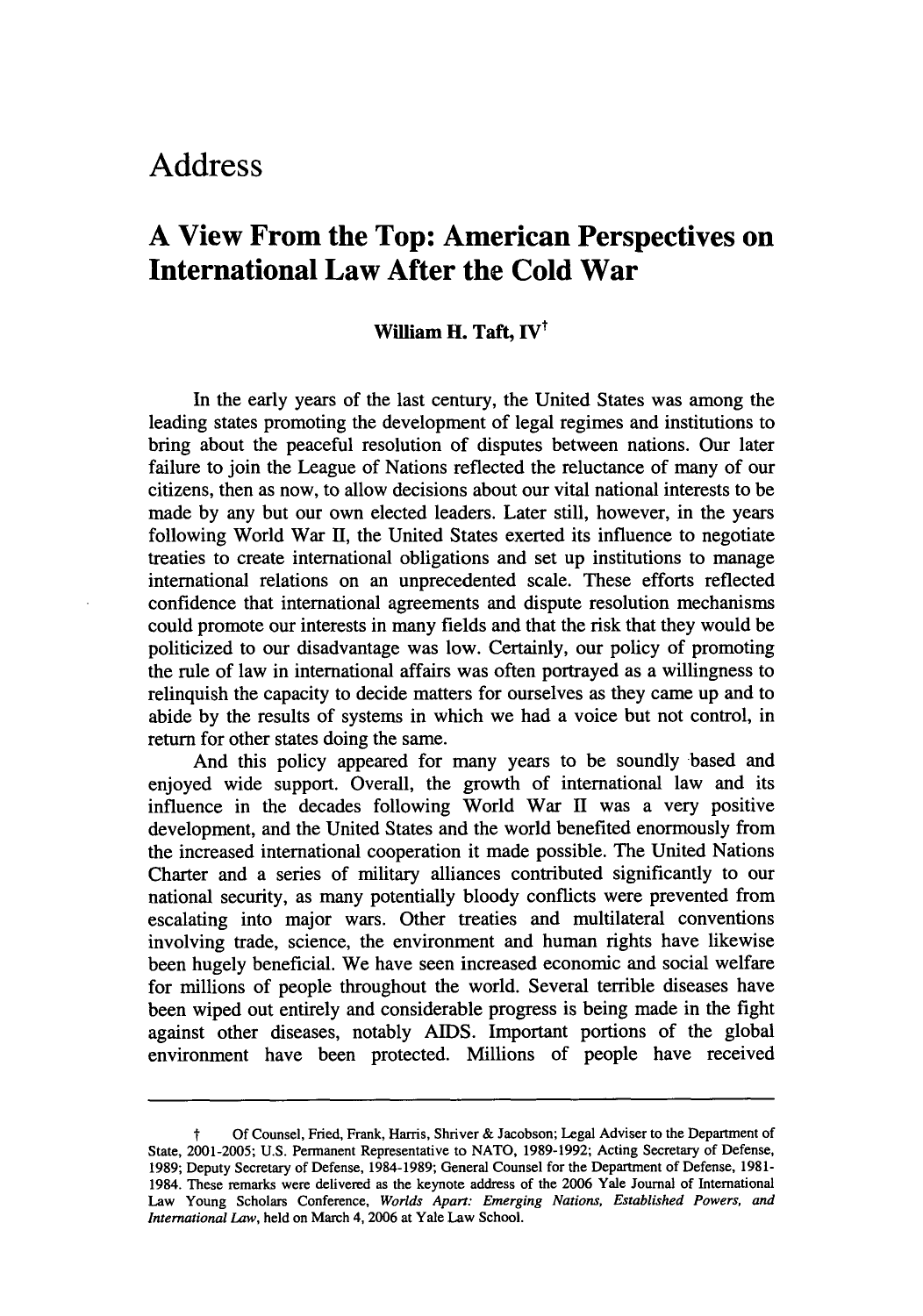humanitarian assistance during armed conflicts and in the aftermath of natural catastrophes. Most nations now are parties to treaties that commit them to providing to their citizens a broad range of civil and political rights. The United States has been the principal advocate as well as a strong supporter, politically and financially, of these developments.

Many people thought that the end of the Cold War and the consequent reduction in tension between the world's two superpowers in the 1990s would see an acceleration of international cooperation and a strengthening of international institutions and the role of international law. The Security Council's effective action to force Iraq's withdrawal from Kuwait in 1991 lent some support to this view. On the whole, however, while many of our friends and allies were prepared to establish new international legal regimes, in some important respects the 1990s revealed a loss of enthusiasm in the United States for multilateral approaches. We declined to become a party to a number of international conventions most other states in the world had joined, including the Convention on the Law of the Sea (which had been revised specifically to address concerns the United States had expressed about an earlier text), the Kyoto Convention on global warming, the Comprehensive Test Ban Treaty, several human rights conventions, and the Rome Statute creating the International Criminal Court. The use of force to displace Serbian authority in Kosovo, without either a Security Council resolution or a public explanation of the basis in international law for the deployment of our military forces, was also a departure from our traditional practice of justifying such actions in terms of our international legal obligations and requiring other states to do likewise. It suggested, moreover, that such obligations could be discounted when they interfered with important political interests. Our apparent ability, as the sole superpower, to achieve our policy objectives without incurring formal legal obligations, as well as the desire of other states in some instances to adopt regimes that, whether intentionally or incidentally, affected the United States especially adversely because of its superpower status, also contributed to this development.

A review of the U.S. attitude towards international law over the past five years shows that in most respects skepticism about the value of multilateral conventions and undertaking new international legal obligations has continued. The United States did not ratify any of the major international treaties it had declined to join in the previous decade. Nor, with a few exceptions involving cooperation in law enforcement, did it engage in and promote the negotiation of conventions on new subjects. The Administration's preferred way to obtain international cooperation in support of its foreign policy objectives is well illustrated **by** the Proliferation Security Initiative, a political commitment **by** a dozen nations to act together to interdict trafficking in weapons of mass destruction and related materials on the sea. This has been an effective program, put in place quickly and carried out without the need to negotiate and reach agreement on detailed rules governing its operation. We should note, however, a small bit of irony here. To be successful, the initiative depended on the participants, including the United States, being able to agree that they would conduct operations in conformity with the provisions of the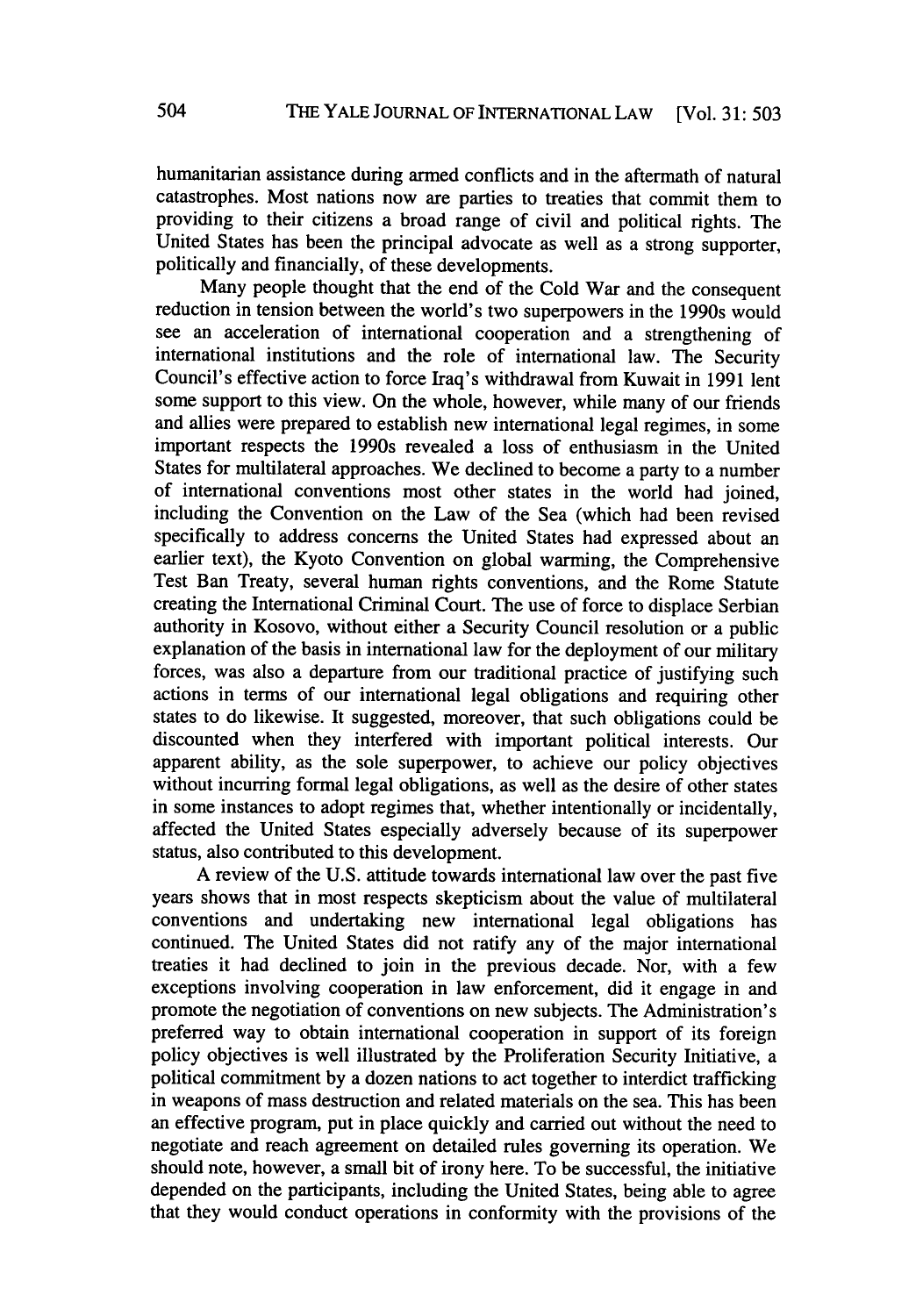Law of the Sea Convention, to which all the participants are parties except the United States.

In recent years, the United States has, in fact, enthusiastically supported the development of new international legal obligations in only one forum-the Security Council. In particular, the United States has supported resolutions by the Security Council to impose sanctions in several situations, to authorize the deployment of peacekeeping forces, and to authorize the use of force where necessary to carry out its decisions. We have also initiated and supported several resolutions by the Council that are intended to regulate financial transactions of persons involved in terrorist activities and to limit the proliferation of nuclear weapons.

Under the Charter, these resolutions require member states to take specific steps in their domestic law enforcement activities. Traditionally, states have undertaken international obligations of this sort only after extended treaty negotiations and careful review by their parliaments, which often make reservations to particular commitments contained in the treaty. The United States has, as is evident from the number of multilateral treaties we have not joined, generally been very cautious in carrying out this process. Our willingness to impose these same sorts of obligations on other states and assume them ourselves through the highly abbreviated process of adopting Security Council resolutions has, in light of this, been surprising. Some states, indeed, have queried the wisdom of using the Council as a "super-legislature," pointing to its undemocratic composition and its limited resources for performing the legislative function. The vital importance of dealing with terrorism and nuclear proliferation on an international scale has, however, persuaded us that, at least in these areas, the Council should use all the authority available to it under the Charter. In addition, of course, our status as one of the five permanent members of the Council with the ability to veto resolutions we do not support means that the risk to our interests of establishing a precedent for this practice is small.

It is, nonetheless, hard not to see some incongruity in our continuing reluctance to enter into multilateral legal commitments through negotiated treaties and our enthusiasm for binding Security Council resolutions on selected subjects. Furthermore our partiality for a process in which we hold a privileged position has not enhanced our reputation for strengthening international law generally. But Americans have never had what Henry James called "the Gallic passion for theoretical completeness," and the practical advantages of the Security Council process are significant for us.

There has been a similar inconsistency in our analysis of how international law applies to the conflict we have been engaged in with the organizations responsible for the attacks on September 11 and other terrorist acts in the last few years. On the one hand, we have invoked the traditional customs and rules of war as authority for detaining enemy combatants in custody as long as they may be able to provide us with valuable intelligence or are a threat to us if released. Under the Geneva Conventions prisoners of war may be detained in these circumstances without being charged with any crime, and are not generally represented by counsel if they wish to contest their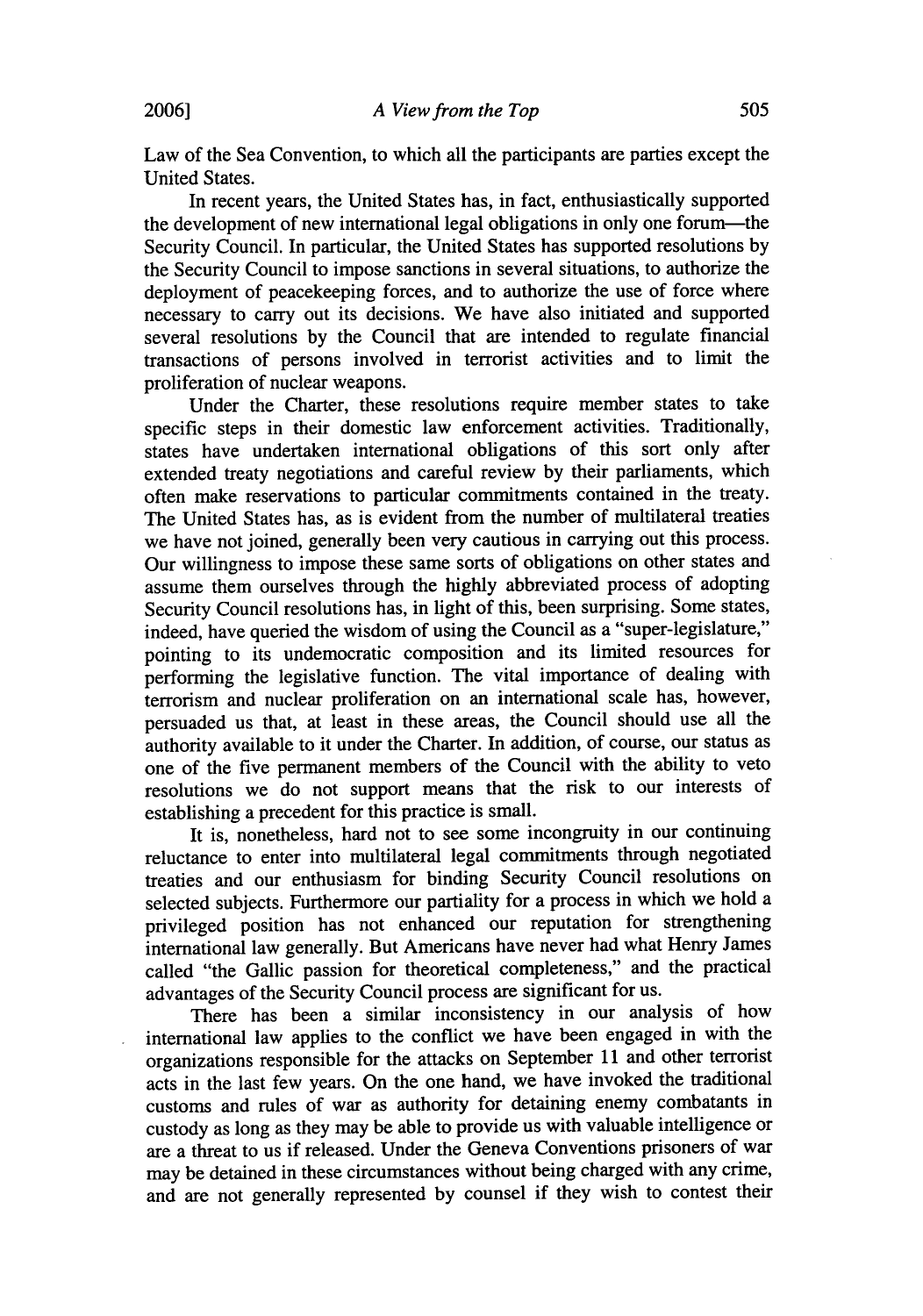detention or for any other purpose unless criminal charges are brought. Enemy combatants who, for one reason or another, are not entitled to prisoner of war status are subject to detention on the same terms. While the Conventions themselves do not apply to the conflict with al Qaeda, which is not and could not be a party to them, it has been natural to rely on them as authority for our detention policy, and we have repeatedly emphasized that our policy is consistent with them in this regard.

On the other hand, when it comes to how detainees are to be treated, we have parted company with the body of law that establishes the right to detain in the first place. We have argued that the detainees have no legal right to be treated in any way other than what is prescribed for them as a matter of policy. We have authorized the use of coercive interrogation techniques, arguing that no law prohibits this, when both the law of war and customary international law hold that persons in detention shall not be subjected to coercion for the purpose of obtaining information from them-nor are they to be subjected to humiliating or degrading treatment. Finally, the Department of Justice prepared several memoranda advising that in the conduct of the war with al Qaeda the President had the authority to suspend our international treaty obligations altogether and could even make criminal conduct lawful.

The Supreme Court decisions in the summer of 2004 rejected some of the arguments put forward by the government concerning its treatment of the detainees, including its claim that the detainees had no right to have their status determined in accordance with procedures that would be subject to review by the courts. As a result, new procedures have been instituted that essentially conform to the requirements of the Geneva Conventions for determining the status of the detainees and whether they should continue to be held in custody. Relying on the fact that the Geneva Conventions do not apply to the conflict with al Qaeda, however, the government did not change the rules prescribing interrogation methods to correspond to the requirements of the Conventions or adjust its treatment of the detainees in other ways. This selective application of the customary standards to the conduct of our military forces engaged in combat, claiming the customary authority of the detaining power while denying the customary rights of the detainees, has not been easy to explain either as a matter of law or policy. It may be that enactment of the McCain Amendment to the Defense Appropriation bill will result in new procedures being promulgated, but it is not certain what they will be or, specifically, whether they will be the same as have been contained in the Army Field Manual, which reflected the traditional law of armed conflict in the past.

This is not to say that in the new type of conflict in which al Qaeda has engaged us it might not be necessary to make changes to the traditional law of armed conflict. There are certainly provisions of the Geneva Conventions that could benefit from updating. If, however, we are going to rely on the customary law of war for detaining enemy fighters in this new type of conflict, it is natural to expect some particular justification-or at least some demonstration of a practical benefit-for departing from it in our treatment of them. It is significant that, seeing no such justification or benefit when they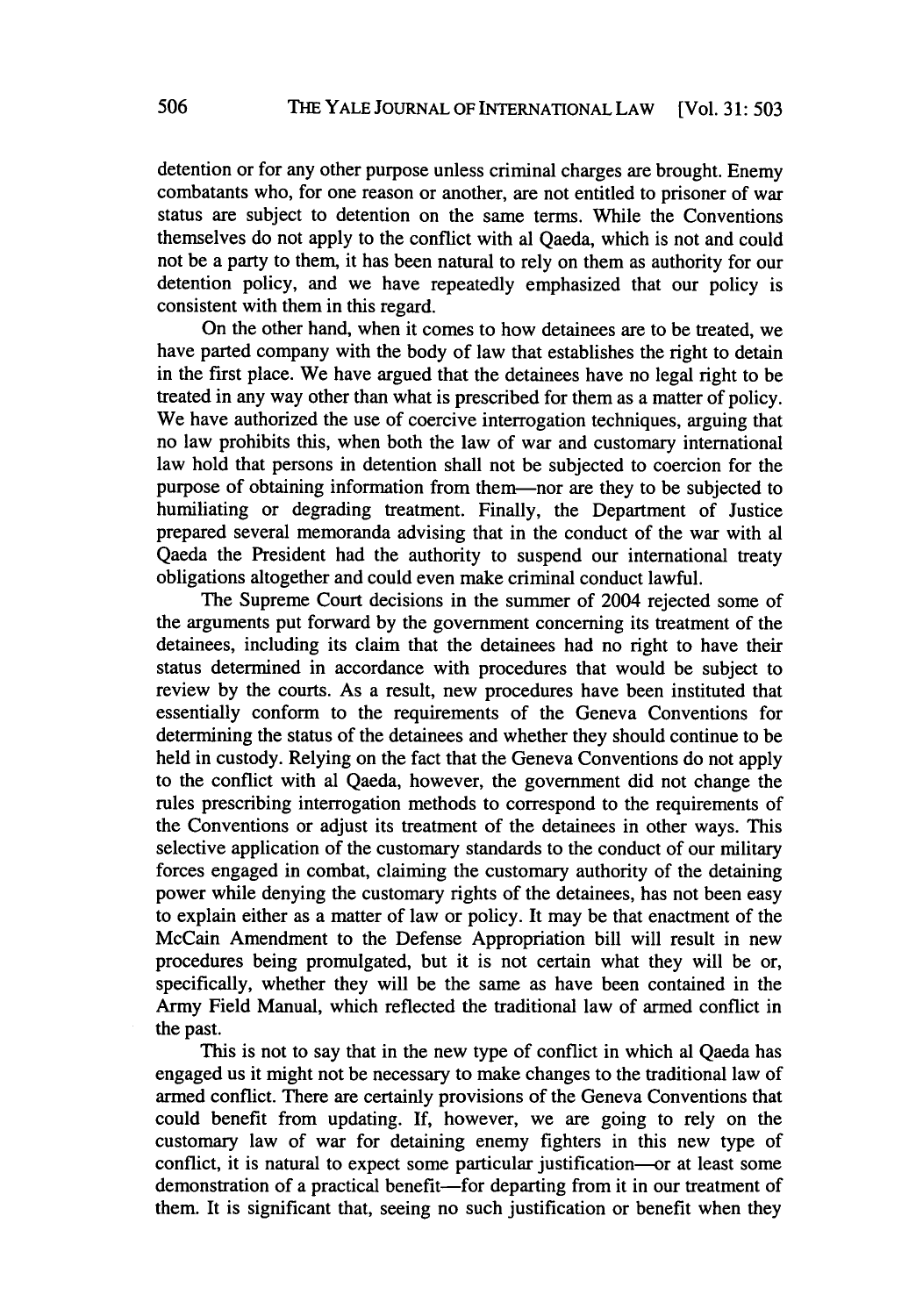were considering the issue initially in January 2002, neither the military nor the civilian leadership of the Department of Defense proposed to deviate from the requirements of the Geneva Conventions in their treatment of the detainees at Guantanamo. The original rules of engagement issued to the forces fighting in Afghanistan had rather directed that the Geneva Conventions be complied with in the treatment of persons taken into custody, regardless of whether or not they were entitled to this. In this respect the rules followed the American practice in Vietnam, where the Viet Cong were treated in accordance with the Conventions even though it was understood that this

Notwithstanding the stated intention of the Pentagon's leadership to comply with the requirements of the Conventions without qualification, which really rendered any legal advice on the point unnecessary, lawyers at the Department of Justice nonetheless wanted to establish formally the government's conclusion that the Conventions did not apply to the conflict with al Qaeda as a matter of law. They also persuaded the President to qualify any commitment to apply the provisions of the conventions as a matter of policy to situations where this was "appropriate" and "consistent with military necessity." These qualifications initially appeared redundant, inasmuch as the conventions themselves are the result of an effort over many years to determine what is appropriate and consistent with military necessity. Later, however, it developed that the inclusion of these phrases had unfortunate consequences. Those responsible for the treatment of the detainees in Guantanamo were detached from the legal guidelines for interrogation methods reflected in the Conventions and embodied in the Army Field Manual for decades. Set adrift in uncharted waters and under pressure from their leaders to obtain information about the plans and practices of al Qaeda, it was predictable that those managing the interrogation would eventually go too far, and it is now clear that from time to time this happened.

Now I do not exclude that some important information-perhaps very important, life-saving information—may have resulted from the application of methods of interrogation that are not permitted by the Conventions and the Manual, although it is worth keeping in mind also that many detainees treated in accordance with the Conventions over the years have provided much valuable intelligence to their captors, and it is even possible that some information might have been obtained if we had adhered to our previous practices that has not been discovered by new ones. However this may be, it seems to me that if changes in methods of interrogation are to be made, some justification more than that unlawful combatants have no rights or that the laws of war prohibiting the use of such methods do not apply to the conflict with al Qaeda would be highly desirable. The advantages and disadvantages of proposed changes should be carefully weighed, and newly adopted methods publicly acknowledged and justified. This, of course, was not done, and when at least some of the new methods of interrogation being used were ultimately made known, together with the memorandum from the Department of Justice construing-or should I say misconstruing?-- the Convention Against Torture and the statutes implementing it not to prohibit those methods, it was widely

was not required.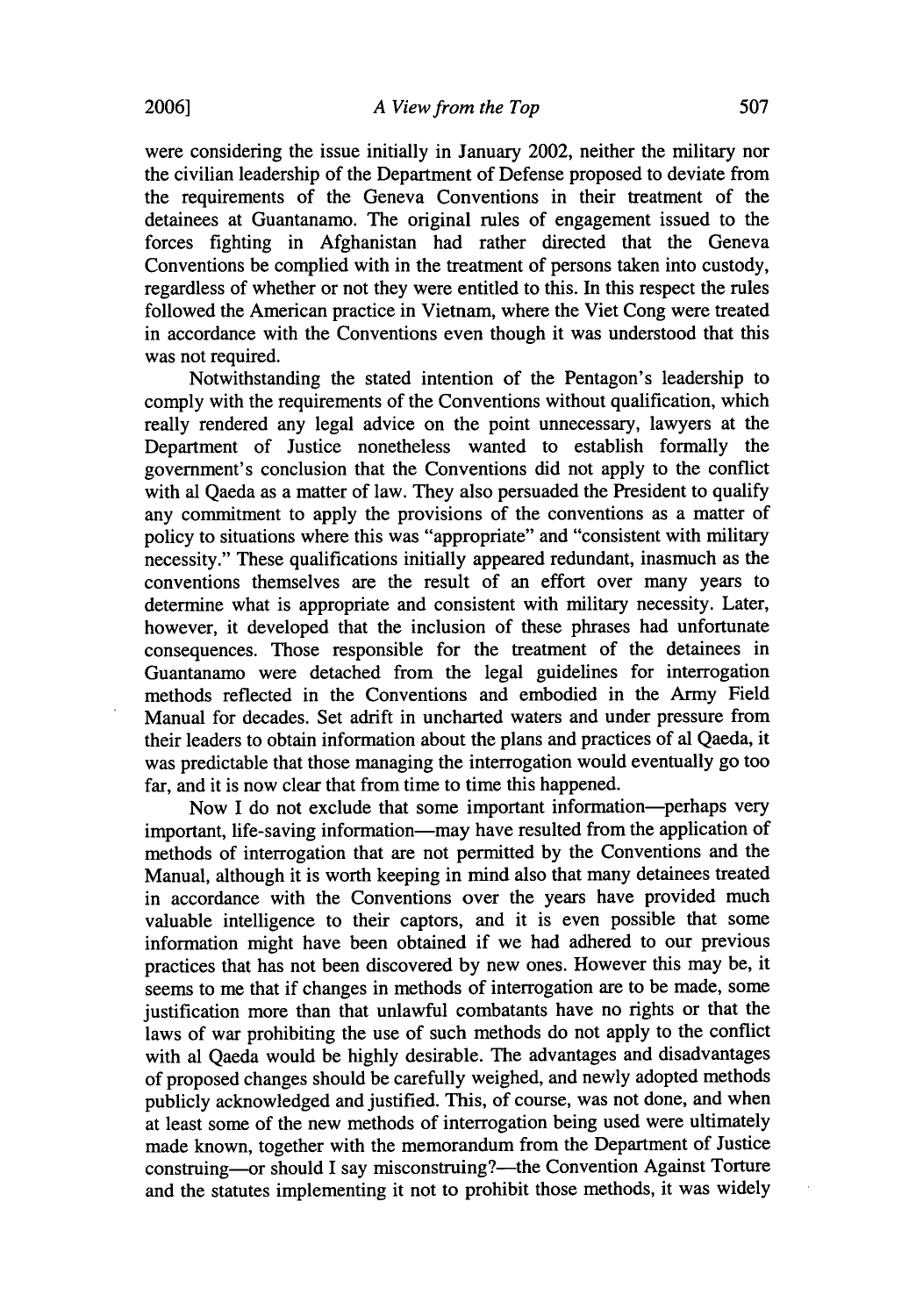believed that we were likely not complying with our obligations under the customary laws of war and international law and trying to make sure that nobody knew this.

The United States's increasing reluctance to become a party to treaties establishing new international legal commitments, its recent enthusiasm for Security Council resolutions imposing legal obligations on states designed to combat terrorists and the proliferation of weapons of mass destruction, and its selective approach to the application of the customary laws of war in its conflict with al Qaeda all represent significant departures from its practice in the decades of the Cold War. The first two changes are consistent with a diminished interest in developing international law in traditional forms but also reflect new conditions; the selective approach to the customary laws of war at least suggests a new policy preference to limit rather than expand the role of international law in regulating state conduct.

Our skepticism about joining new treaties, particularly multilateral ones designed to address global problems like the Law of the Sea, the Kyoto Treaty on climate change, and the Rome Statute establishing the International Criminal Court, is connected to the end of the Cold War and related developments. As the sole superpower, our ability to achieve our policy objectives has not seemed to depend so much on reaching agreement with other states and acquiescing in the inevitable compromises that reaching such agreement often requires. Other states have likewise not felt that they must accommodate our preferences in negotiations in the interest of preserving allied unity in the face of a common threat. Finally, and perhaps most importantly, because we are the superpower our interests are in a number of ways bound to be different from those of other states.

In short, with the end of the Cold War international law relating to a number of subjects seems to be neither as easy to make nor as important to make for the United States, at least in the near term, as it was previously. With the exception of the Convention on the Law of the Sea, which has been stalled at least as much because of objections that it is a multilateral convention as by specific concerns about the substance of its provisions (with which we have been complying for more than two decades in any event), the United States's increased reluctance to join treaties seems to me to derive as much from a concern that the policies embodied in the particular treaties simply are not in our interest as from a change in attitude towards the role international law can and should play. We could, however, work a bit harder on some of these negotiations, and if other states did not have the impression-which our past practice in some instances has encouraged-that even when they make concessions to us we will not finally become a party to the convention, we could probably get better results.

Our new-found willingness to use Security Council resolutions to combat terrorists and the proliferation of weapons of mass destruction is a product both of the increased opportunity to cooperate with Russia on these subjects and the urgency that has attached to these issues in recent years. Russia and the United States have experienced terrorist attacks of an unprecedented scale and character in the opening years of the twenty-first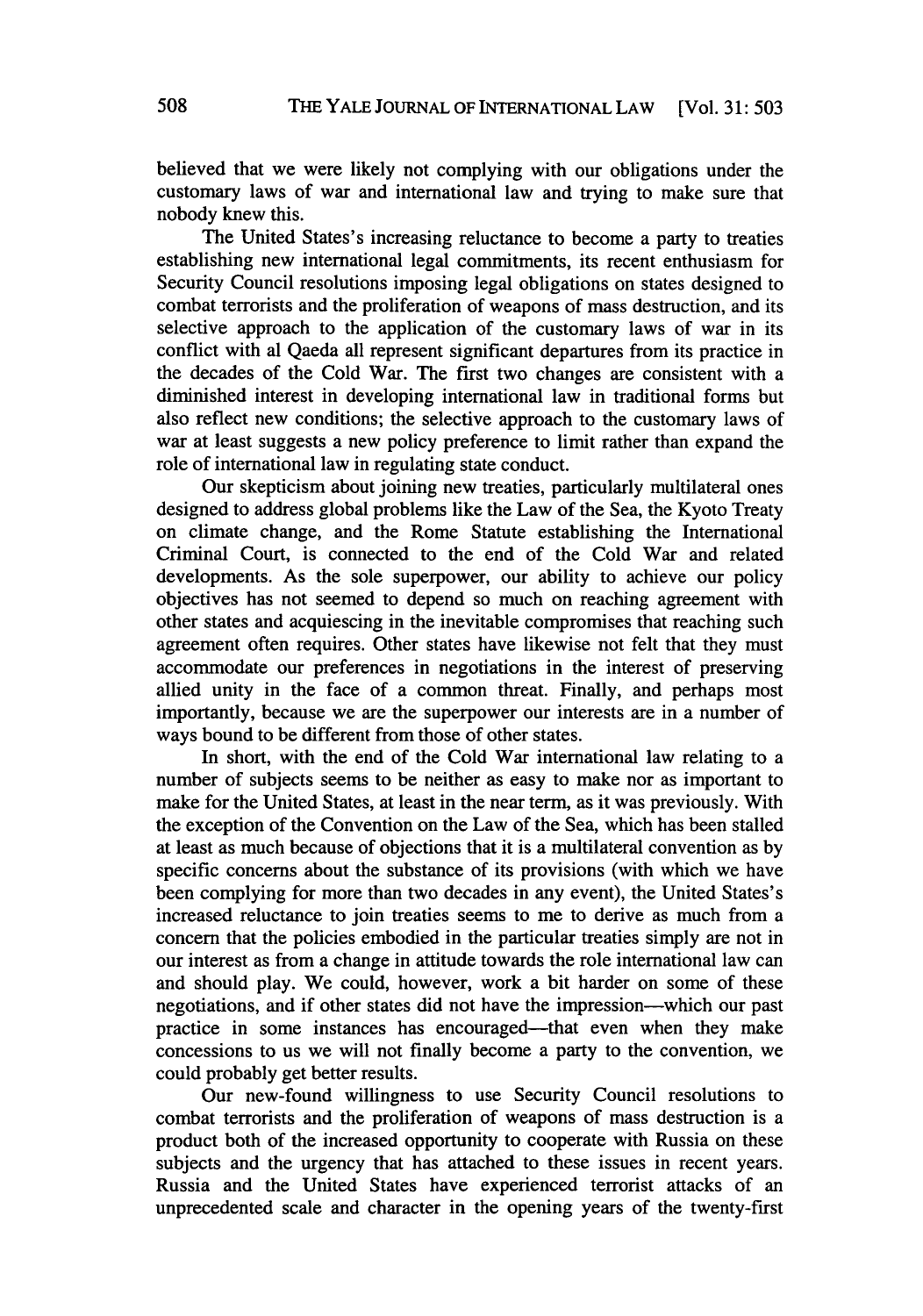century; they similarly share unique responsibilities for addressing risks from the proliferation of nuclear weapons. As leaders of the opposing camps during the Cold War, they enjoy enhanced credibility when they agree on a policy, and dreadful events have convinced each of them that no opportunity to reduce or eliminate terrorist activities and the proliferation of nuclear weapons should be missed. Again, it seems to me in considering this instance that substantive concerns and the course of events, not any shift in American policy towards international law as such, go far in explaining our new approach.

Regrettably, substance seems not to have played a significant role in our decision to make selective use of the customary law of war in the conflict with al Qaeda. No serious analysis of the advantages and disadvantages of adhering to the Geneva Conventions' rules regarding interrogation methods was undertaken before it was decided that because the Conventions did not apply as a matter of law they should not guide our conduct. As I mentioned earlier, both the civilian and military leadership of the Department of Defense proposed to follow the U.S. practice in Vietnam of treating all detainees in accordance with the Conventions, regardless of whether they were entitled to such treatment or not. It was the lawyers from the Department of Justice who pressed for a determination that the Conventions and other standards of international law and practice did not govern the conflict. Bearing an abstract hostility to international law, developed in the sheltered environment of academic journals, and equally unfamiliar and unconcerned with our broader policy interests in promoting respect for the rule of law among states as well as within them, these lawyers proposed to create a regime in which detainees were deprived of all legal rights and the conditions of their treatment were a matter of unreviewable executive discretion. Why lawyers, of all people, should want to establish the point that such a lawless regime could legally exist, even as a theoretical matter, much less recommend that one actually be created, is, I confess, beyond me, and in itself it a sad commentary on the extent to which sophistry has penetrated what used to be widely regarded as an honorable and learned profession.

Ultimately, of course, the Supreme Court found the regime to be inconsistent with domestic law, and there are indications that some in the government now regret that the United States abandoned in this case its practice of following customary international law and missed a chance to strengthen respect for the rule of law in international affairs, which has been so much to our advantage over so many years. Certainly, it was a mistake to disconnect as large an organization as the U.S. Army from a system of rules under which it had been operating for many years, tell it that there are no legal requirements for its future conduct, and give it no more guidance than to act humanely. Even when rules for how to treat detainees are well settled and troops are trained and disciplined to comply with them, the tension and the high passion involved in combat can easily result in abuses. When the rules are changing and their legal authority is in doubt, such abuses are virtually inevitable.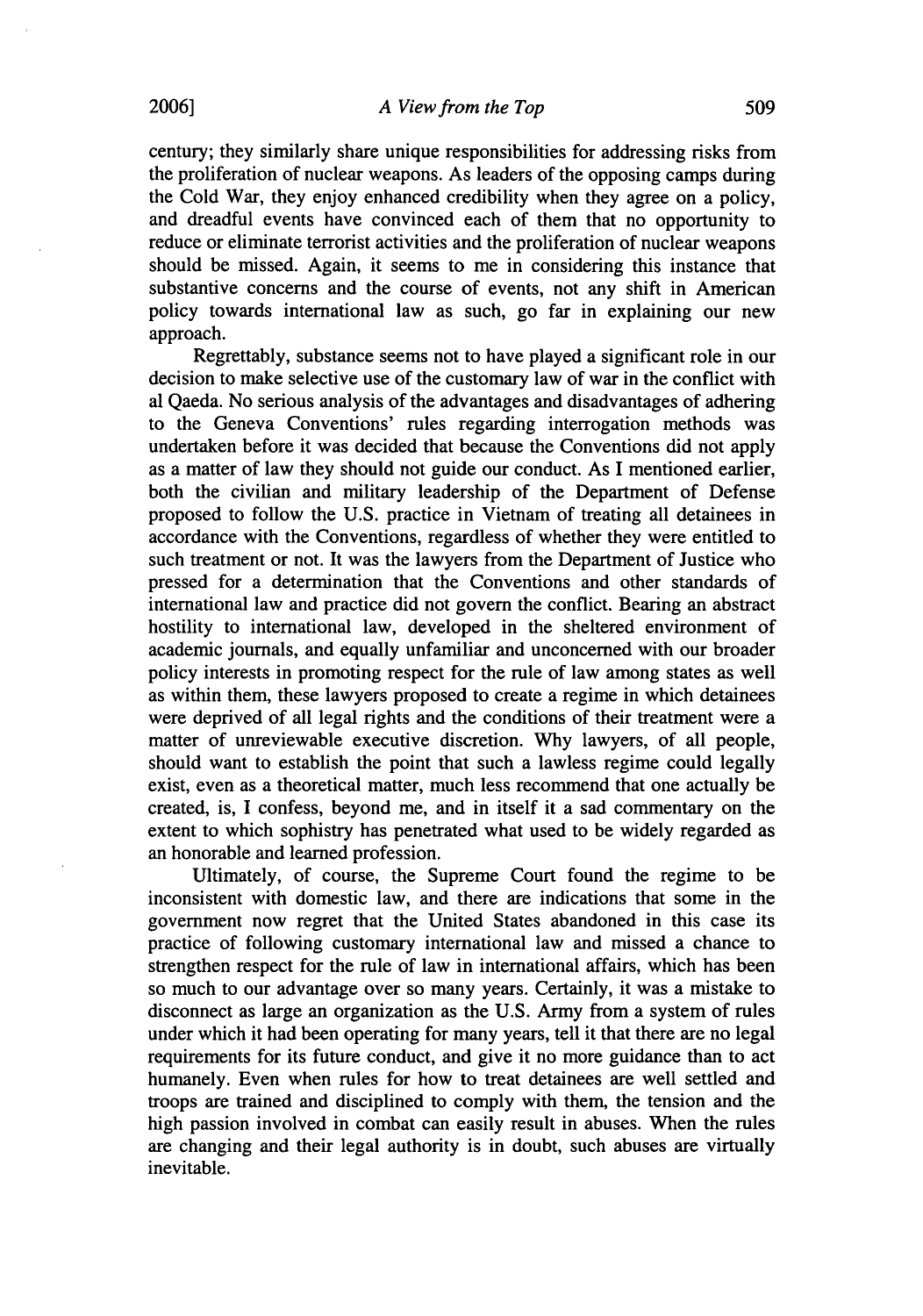I have mentioned the role that the lawyers in the Department of Justice played in influencing the Administration's policy toward the treatment of detainees. Perhaps, in addressing this audience, at least, a few more words on this subject are in order.

Over the years when the United States played a leading role in promoting international law as a means of maintaining peace and security and increasing prosperity, policymakers rather than lawyers had the chief responsibility in this activity. They understood very well, of course, the fragile nature of a relatively immature system that depends for its definition in many instances on the recognition of a common practice observed by states as a matter of legal obligation, and that lacks any consistently effective method of enforcing its rules. While these characteristics cause lawyers professional discomfort, for policymakers the flexibility inherent in this less rigid structure has advantages. Even as they seek to build a stronger set of rules for international conduct to make the world safer and richer, they can choose from a number of courses that may be open to them. What has been peculiar about some recent experience is that lawyers, rather than advising their policymaking clients about the many options available to them, have on critical occasions tried themselves to determine outcomes.

The Administration's consideration of how to treat detainees in the conflict with al Qaeda is one instance of this. There, lawyers effectively turned what should have been, as it was in Vietnam, a question of how we wanted to treat the detainees into a debate about what our minimal obligations were under the law. The nation's foreign policy on which our liberty and prosperity depend, then, instead of being the product of a careful review of our national security requirements, our relations with other states, and our long-term interests, became simply the occasion for lawyers with but slight experience in and no responsibility for these matters to obtain official endorsement of an exotic legal proposition. Even if the proposition had been correct, which the Supreme Court determined it was not, this abstract exercise would have been a mistake. Of course, it's important to know what the law is, but it's even more important to know what it is in your interest to do. When you know that, it is time to ask the lawyers whether it is lawful, and if it is, you go ahead with it. This is the way foreign and national security policy have generally been made and carried out in the past, and international law has developed consistent with state practice determined by policymaking officials.

My hope is that those officials will soon reclaim control of U.S. policy concerning the role international law can play in protecting and advancing our interests. Policymakers, after all, have much accumulated experience and wide responsibilities. They cannot long forget that the world is a dangerous place, perhaps most dangerous for the strongest and most prosperous states because they have the most to lose. For the same reasons we promote the rule of law within states, we need also to promote it among them. That means states must reach agreements on how they are going to conduct themselves, how they will resolve disputes, and then abide by the rules and the systems they have agreed to. In the years since the end of the Cold War, from which the United States emerged as the world's sole remaining superpower, some have been tempted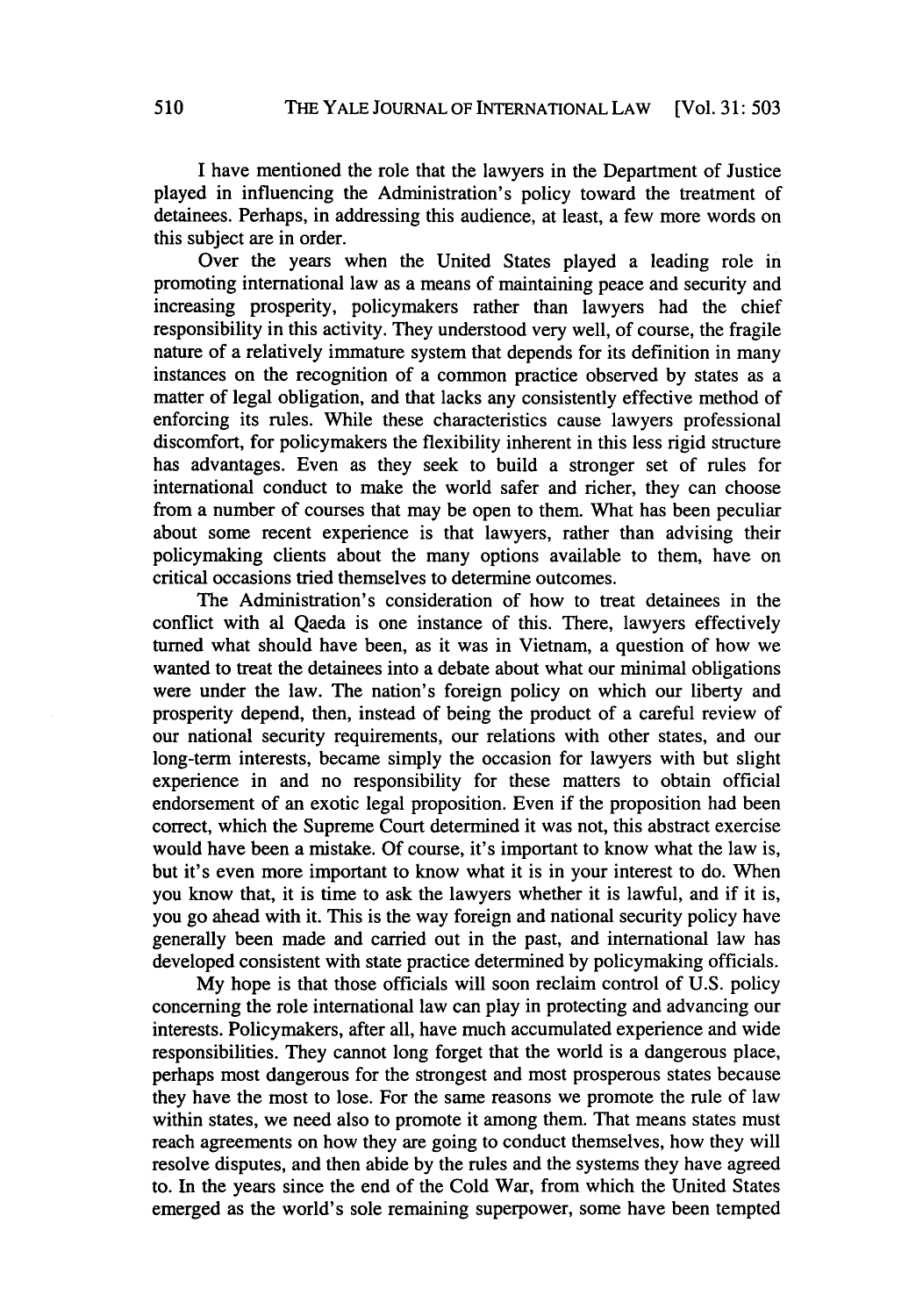to think that it would be possible for us to maintain our security and prosperity without entering into arrangements that undoubtedly limit our flexibility and subject our conduct to review and judgment by others. We have looked at that option long enough now to know that it's time to recommit ourselves to the policy that served us so well for more than half a century, the development and support of international law and institutions.

Indeed, I would go further. International law and institutions can be even more important to the United States in defending against the threat we face today from terrorist organizations than they were during the Cold War. The Soviet Union, after all, had so many things that al Qaeda lacks---nuclear weapons, mismanaged but substantial economic resources, an extensive network of alliances, a deceptively plausible ideology, and the international legitimacy that comes with being a recognized nation-state. Moreover, it had a permanent seat on the U.N. Security Council that assured no resolutions that adversely affected its interests could be adopted. International law could not hope to restrain such a superpower in any circumstances where it believed its vital interests were at stake, nor did it do so.

Today, we confront a handful of significant terrorist organizations and a larger number of small terrorist cells operating on their own initiative. Fanatically devoted to their cause and willing to lose their lives in its service, terrorists are less predictable than the Soviet Union and thus in some respects more difficult to defend against. Their policy, which at the moment looks no farther than killing as many people and disrupting as much of civilized society as possible, also complicates the task. Nevertheless, if the terrorists have some peculiar tactical advantages, we have by far the stronger hand-much stronger relatively than the hand we were dealt in the Cold War against the Soviet Union. And not the least important card in our hand today is international law. Rather than worrying about whether international law imposes excessive constraints on our flexibility, we ought to be using it now to hunt down and defeat al Qaeda and other terrorists groups that have no claim to legitimacy in the international system.

And the tools are already in place. A dozen international treaties call for the criminalization of terrorist acts. The Security Council has adopted resolutions condemning terrorism, requiring states to cut off the terrorists from the funds they need to finance their activities, and requiring states to prevent terrorists from gaining access to materials involved in making nuclear weapons. Conventions banning chemical and biological weapons have been in place for many years. In short, international law already condemns terrorism. What is needed is to strengthen respect for international obligations across the board and increase the cooperation among states that those obligations at the least encourage and in many instances require.

We cannot defeat the terrorists by ourselves, only with the help of other states. Fortunately, however, not all, but certainly most, other states agree with us in opposing terrorism. Their cooperation will assure that the terrorists are increasingly marginalized and ultimately defeated. International law can contribute significantly to this result, and will itself be strengthened in turn, when it is seen to be the foundation of what the terrorists fear most and what